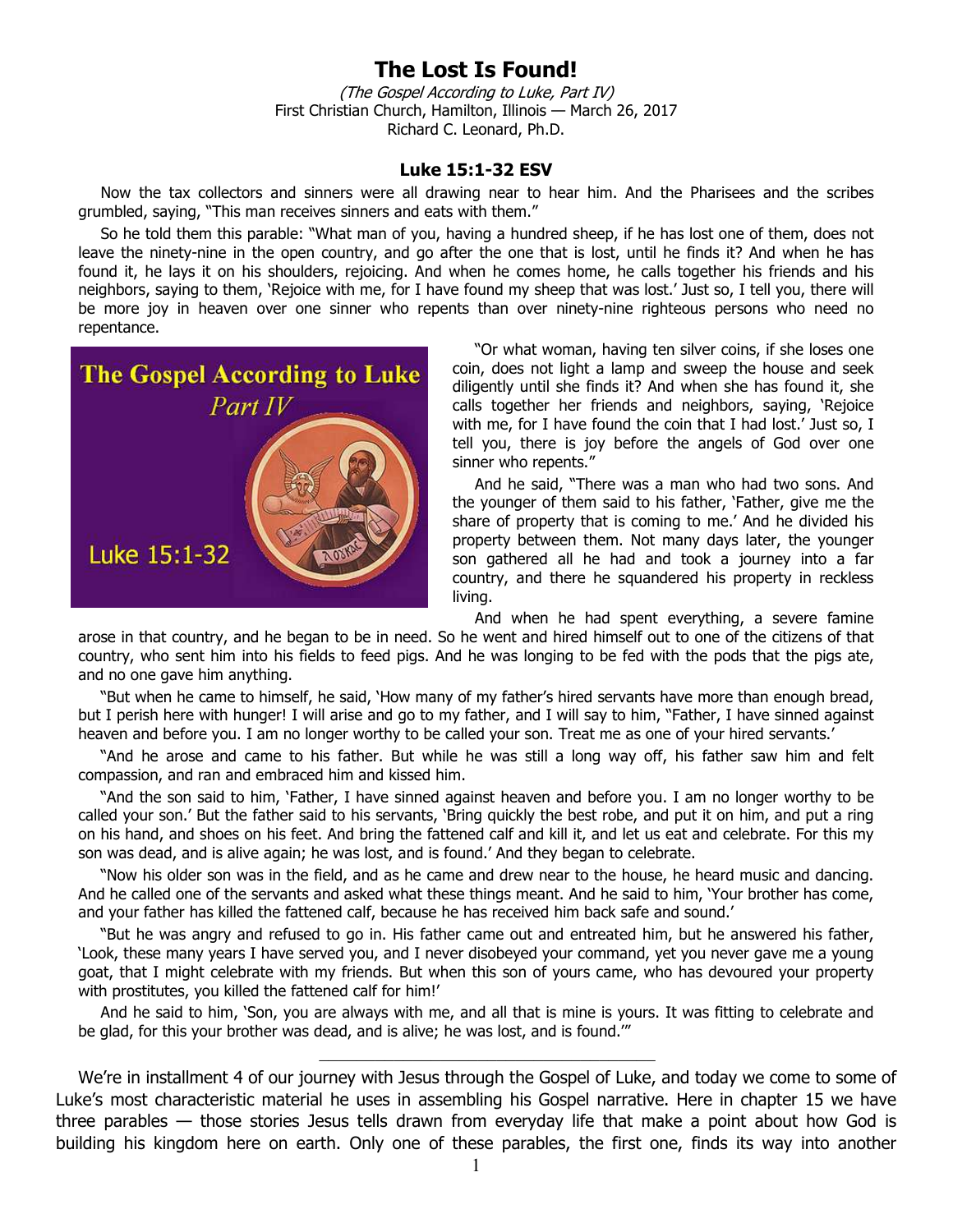Gospel; Matthew includes the parable about the lost sheep in what we call his chapter 18. The parables about the lost coin and the "prodigal son" appear only in Luke, because evidently he alone had access to the eyewitness sources that related this material to him.

Luke has grouped these three parables here in one unit because they each have the same theme: finding something that has been lost, and recovering it. So we need to keep this theme in mind, and relate it to God's purpose as Jesus demonstrates it through his preaching and his activity. And we need to ask, along with this, how does this "loss and recovery" theme fit into the historical and cultural environment in which Jesus uttered these words, the world of first-century Judaism? That issue is posed for us in the very opening words of chapter 15, in which we read that the Pharisees and scribes were complaining about Jesus because, as they said, "This man receives sinners and eats with them" (Luke 15:2).



Let's look, then, at the first two parables in our chapter. Jesus tells of a sheepherder who loses one of his flock of a hundred, and leaves the rest unprotected "in the open country" till he finds the lost sheep and returns it to the flock. He tells of a woman who loses one of her ten silver coins and turns her house upside down till she finds it and returns it to the others. In each case the finders call upon their friends to join in their rejoicing because what was lost has been found, and restored to the whole.



Now, is Jesus talking about sheep, or about coins? Of course, we know he's talking about  $people$  — but what people? The context shows us that the people he has in mind are the people the Pharisees and scribes don't think Jesus should associate with. These teachers are upset because Jesus "receives sinners and eats with them." Why wouldn't it be a good thing for a teacher of the Word of God to spend so much time with such people?

To understand the Pharisees' problem, we have to get into their heads and look at things the way they do. What's the problem the Jews are facing in the first century? It's the problem of foreign domination, the problem of still effectively being in "exile." The Jews are still paying for Israel's failure to

obey the Lord and serve him only. How can that problem be solved? Only by purifying the people of Israel, bringing them into conformity with the laws of God so that he can finally forgive their sins and send his promised Messiah to lead them to freedom once again. That was the Pharisees' program: to lead the people

back to the obedient service of the Lord. And, from their point of view, you can't bring the "sinners" to obedience if you pal around with them and excuse their lifestyle that doesn't measure up to "our" standards.

But now Jesus has come to upset their applecart. The rules and regulations the Pharisees want the rest of the people to follow aren't found in the Word of God, he's telling them; instead, you're "teaching as doctrines the precepts of men," and laying on the people a burden they're unable to bear (see Matthew 23:4). Why couldn't they follow the rules the Pharisees laid down? Because they couldn't afford to! The Pharisees were tradesmen or

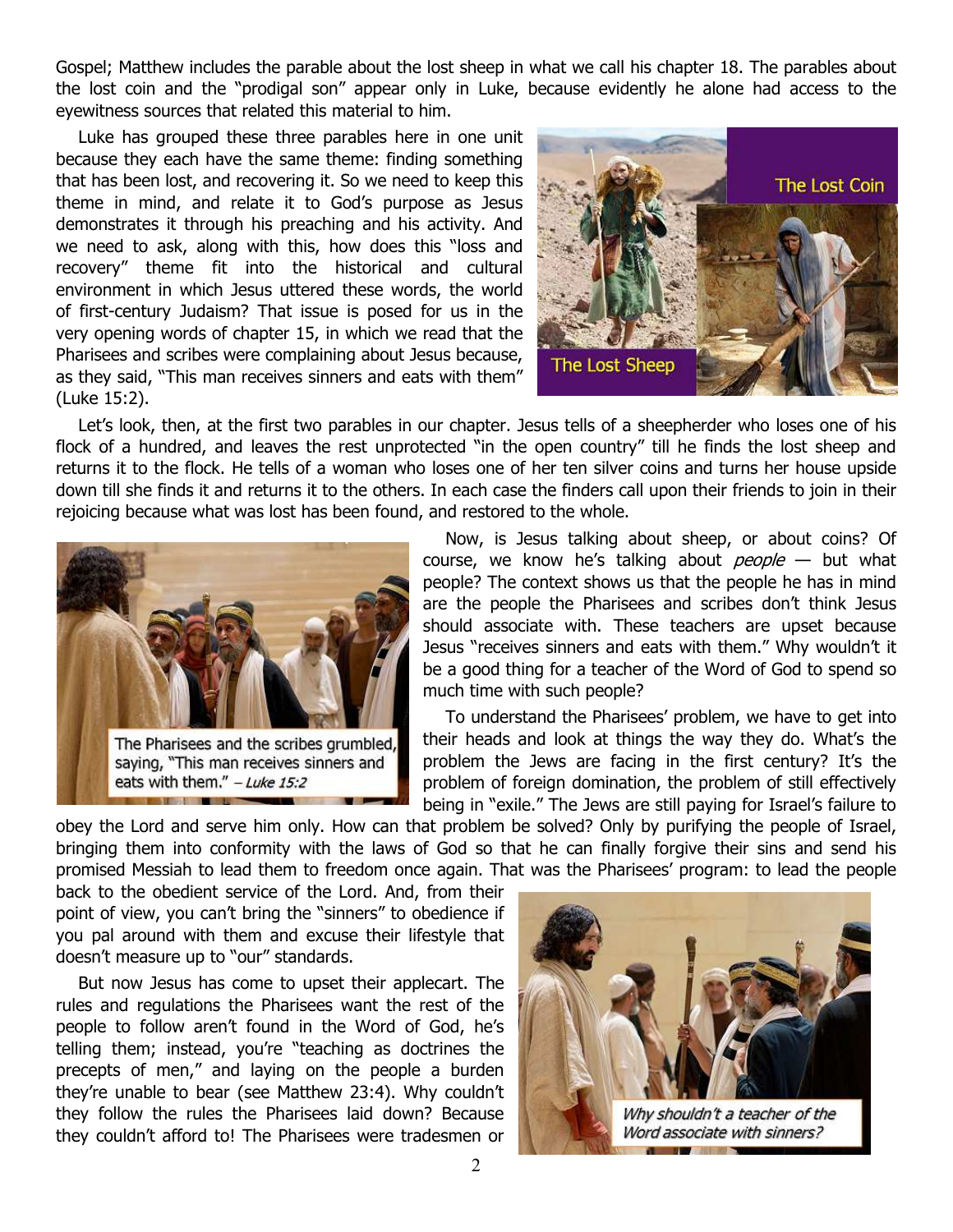artisans; they had more money than most people, and they could afford to keep all the detailed rules they thought everyone should keep — what they called "a fence around the Torah" to make double sure the Law of Moses would be observed. But most of the people in that time and place were not so well off; they were too pressed about scraping up a livelihood as peasants, fishermen, or whatever to give much time and effort to



observing the Pharisees' rules. They're "lost," shut out of the vision the Pharisees have for the kind of exclusive community the Lord will supposedly bless.

But Jesus is preaching a different kind of community, because God is returning to his people at last even though the Pharisees can't see it. The Lord has come back to his people in Jesus' message of the kingdom of God, and the power of the kingdom he demonstrates in his care for people in healing their diseases and driving out the evil forces that oppress them. Jesus is rebuilding Israel around himself, restoring it to the purpose God always had for his people: not to triumph over other nations, but to bless them and bring them into God's family. So the "common people," the everyday people of the land, may be "lost" to the Pharisees'

vision, but they're not lost to the vision the Lord has for them. And when they come into the kingdom by becoming part of Jesus' movement and experiencing the blessing of knowing him, they're no longer "lost," they're found — and that's cause for rejoicing.

You and I, today, live in a culture that at least *claims* to reject the kind of elitism the Pharisees display in the Gospels. That's because our cultural values, up to now, have been influenced by the Christian message. But it wasn't like that in the ancient Roman world. Equality wasn't a social value; instead, snobbishness and looking down on the "lower classes" was the order of the day, even among the most enlightened philosophers and noble families. The Pharisees' scornful attitude toward their less observant fellow Jews was just what would be expected in the culture of that day and age. But Jesus changed all that for you and for me, and even

for people who have no interest in the Christian faith. The impact of Jesus' preaching of the kingdom of God has been felt far and wide across the globe, even where people don't recognize it. Today we welcome anyone into the family of God who acknowledges his need and calls on the name of the Lord to give him a new life, because as Peter says in Acts 2:21, "Whoever calls on the name of the Lord shall be saved."

I want you to notice another aspect of these two parables about the lost sheep and the lost coin. The shepherd and the woman in these parables aren't just glad they have found the one lost item. They're glad because finding the lost sheep makes *the flock* whole again; restoring the lost coin restores the woman's purse, or



"savings account," to its full value. Jesus isn't just concerned about the individual "sinner" who repents. He's concerned to make the people of God whole again by bringing back what has been lost from it. Often we present the gospel of Jesus as a message to individuals, and forget the larger context. It's not enough for a person to come to the Lord by himself, as if you and Jesus were the only two people involved. If you're lost and Jesus finds you, that's because the body isn't complete without you  $-$  just as the shepherd's flock wasn't complete without the missing sheep, or the woman's stash of money wasn't complete without that one lost coin. To be *found* by the Lord means to be restored to your place in the body, the community that's living out his life in the world.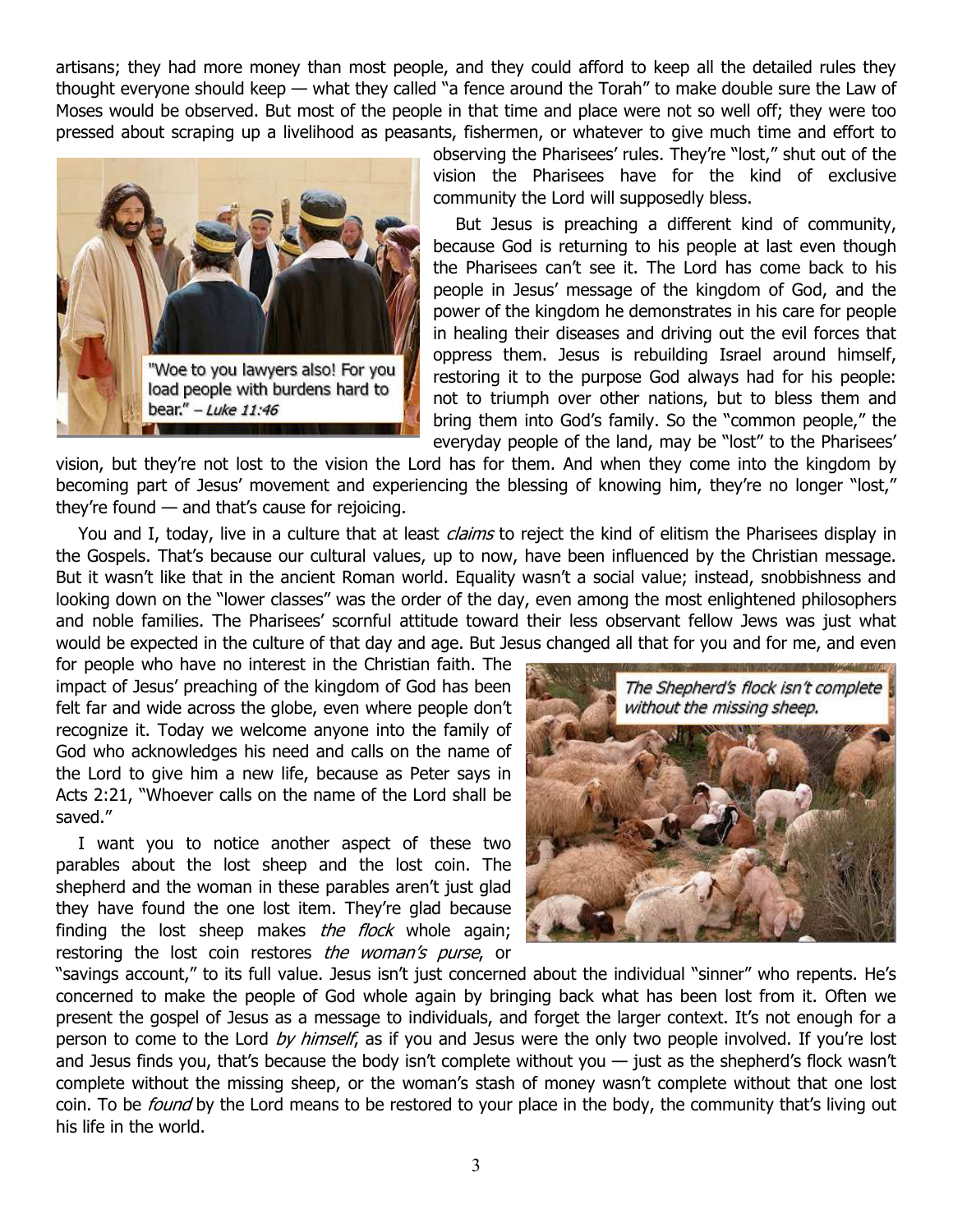

Now we turn to the third parable in Luke's chapter 15, the parable commonly called the story of the "prodigal son." But, as we will see, that's a misnomer because there's more to this parable than the story of a wayward son. And, once again, we'll see that putting this parable into its first-century Jewish context reveals a wealth of insights we might not catch at first glance.

Jesus begins by saying, "There was a man who had two sons." Already we see that we have to look at what happens to *both* sons in the story. But let's take the younger son first. He receives from his father half of his inheritance, which according to custom he's entitled to ask for. But instead of using it wisely, he wastes it in reckless spending in a land far from home, so that finally this Jewish

boy is reduced to the lowest state — taking care of pigs, and even wishing he could eat the silage the pigs eat. He is truly "lost," like the lost sheep and the lost coin, because he's no longer part of the whole that he

belongs to  $-$  in this case, his family. But in this sorry state, as Jesus says, "he comes to himself." He realizes where he went wrong, leaving the protective and nurturing environment of his home. Even his father's lowest-grade servants, he realizes, have plenty to eat while he has nothing. So he comes up with a plan: he will go back to his father and admit his mistake. And he has a little speech all prepared: "I've sinned against God and against you, I'm not worthy to be called your son, just treat me as one of the servants."

But then the most remarkable thing happens. While he's still a good distance from home his father sees him, has compassion on him, and runs out to meet him! You see, his father has been looking for him all this time, hoping to



see his return. The father didn't just sit there saying, "Well, maybe he's learned his lesson , maybe he'll come back some day." No, his father was out looking for him, scanning the horizon, peering into the distance for some faint, faraway sign that his son is coming home. And when he sees him, the father runs out to meet him.

You have to understand that in that culture an adult man, the head of a household with servants, livestock, and the rest — such a man *does not run in public*. To do so would be to lower himself to the status of a hired



messenger, a slave, or something similar. But this father lays aside his dignity. He *runs* to intercept his lost son while the son is still a good way off! You see, this parable is not the parable of the "prodigal son." It is really the parable of the "forgiving father," for the whole point is how eager the Lord is to welcome back into his family whoever "comes to himself" and returns to where he really belongs. And notice, too, that when the son starts to give his little speech, the father doesn't let him get out the whole thing. He cuts him off before he can say, "Treat me as one of your hired servants." The father won't take him back on that basis, but as a son. He calls for a celebration, because "my son was dead, and is alive again; he was lost, and is found."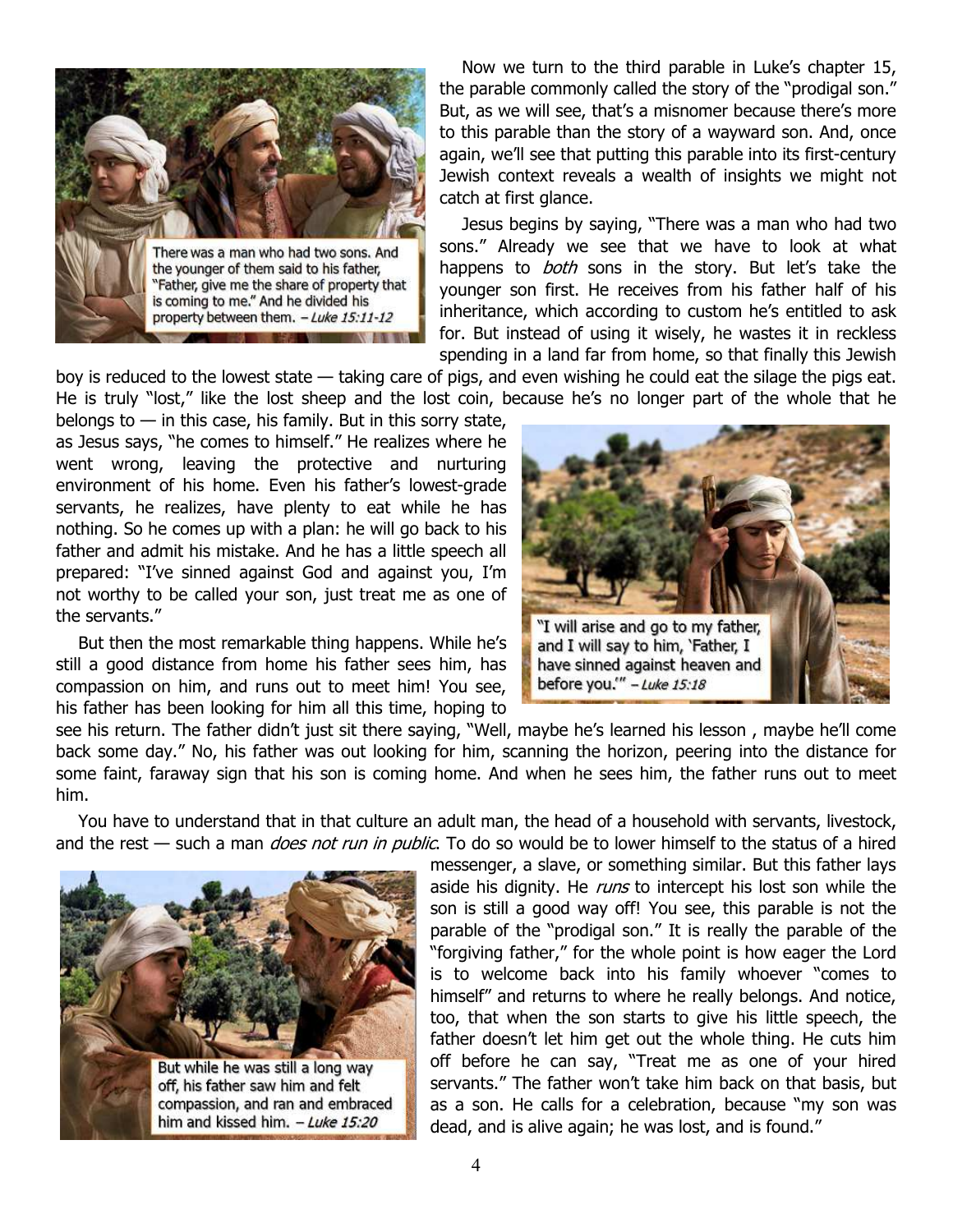So now we come to the second part of the story, the part about the elder son. He's out working in the fields and hears the party going on back at the house. He sends someone to find out what's going on, and he's told, "Your lost brother has come back, so your dad has 'killed the fatted calf' and thrown a big celebration." Instead of being glad that his wayward brother has come home, the older son becomes angry and refuses to join the festivities. So notice the remarkable thing that happens next. When the father learns

about his older son's disgruntled attitude he doesn't just sit there at home and say, "Well, if he wants to miss the party that's his problem, we'll just let him stew in his own juice." No — astoundingly, the father goes out to meet his elder son to invite him into the family celebration. The older brother responds with his own pity party: "I've never left home, I never disobeyed you, but you never even gave me a goat let alone a fatted calf  $-$  to have a party with my friends!" Of course, likely the older son never asked to have a party! And he goes on: "But this son of yours" — he won't even call him his own brother — "came back after wasting your resources with prostitutes, and yet you threw a feast for *him!*" By the way, he made up that part about prostitutes; that was never mentioned before.



We can see who Jesus is thinking about in giving this parable — back to the beginning of this chapter 15 where we hear that the Pharisees are angry because Jesus, a teacher whom they think ought to be upholding their tradition of exclusiveness, is instead spending his time with ordinary people who can't bear the burdens the Pharisees want to lay upon them. "This man receives sinners and eats with them." Obviously the older son, with his attitude of superiority and his scorn for his brother who couldn't measure up, is like the Pharisees in his attitude. The younger son *repented*, he "came to himself" and owned up to his mistake and came back to his father. But that's not good enough for his older brother; he wants to see the wayward son punished, reduced to second-class status in the household, because of his past misdeeds. He refuses to be glad that the family is now reunited, through the love and acceptance of their father.



Is that the attitude of some folks today who say, for example, that if you've done something wrong in the past you can never again enjoy first-class status in the family of God? We deal with that, for example, in the issue of divorce and remarriage. No, divorce isn't a good thing and Scripture says the Lord hates it (Malachi 2:16). And, frankly, many people who've been through a divorce hate it, too; it's not fun. But when a person, whatever his past deeds, wants to serve the Lord and accept his responsibilities in the family of God, shouldn't he or she be accepted and celebrated, just as the father accepts his younger son in this parable? Isn't that so much better than saying to them, "Sorry, you goofed  $$ one strike and you're out, we don't want you in our family"?

What if we do hold that attitude, that of the older brother who has always thought he's been serving the father? What if we don't want to join the party with the prodigal who has returned? This is the part of Jesus' parable we don't usually notice: the father goes out to the older brother in the field and invites him into the family celebration. And this is what he says to him: "Son, you are always with me, and all that is mine is yours." You see, it wasn't the younger son only who was lost, separated from the family and alienated from the father. The older son was lost, too, and his father had compassion on him and went out to him to invite him into the feast.